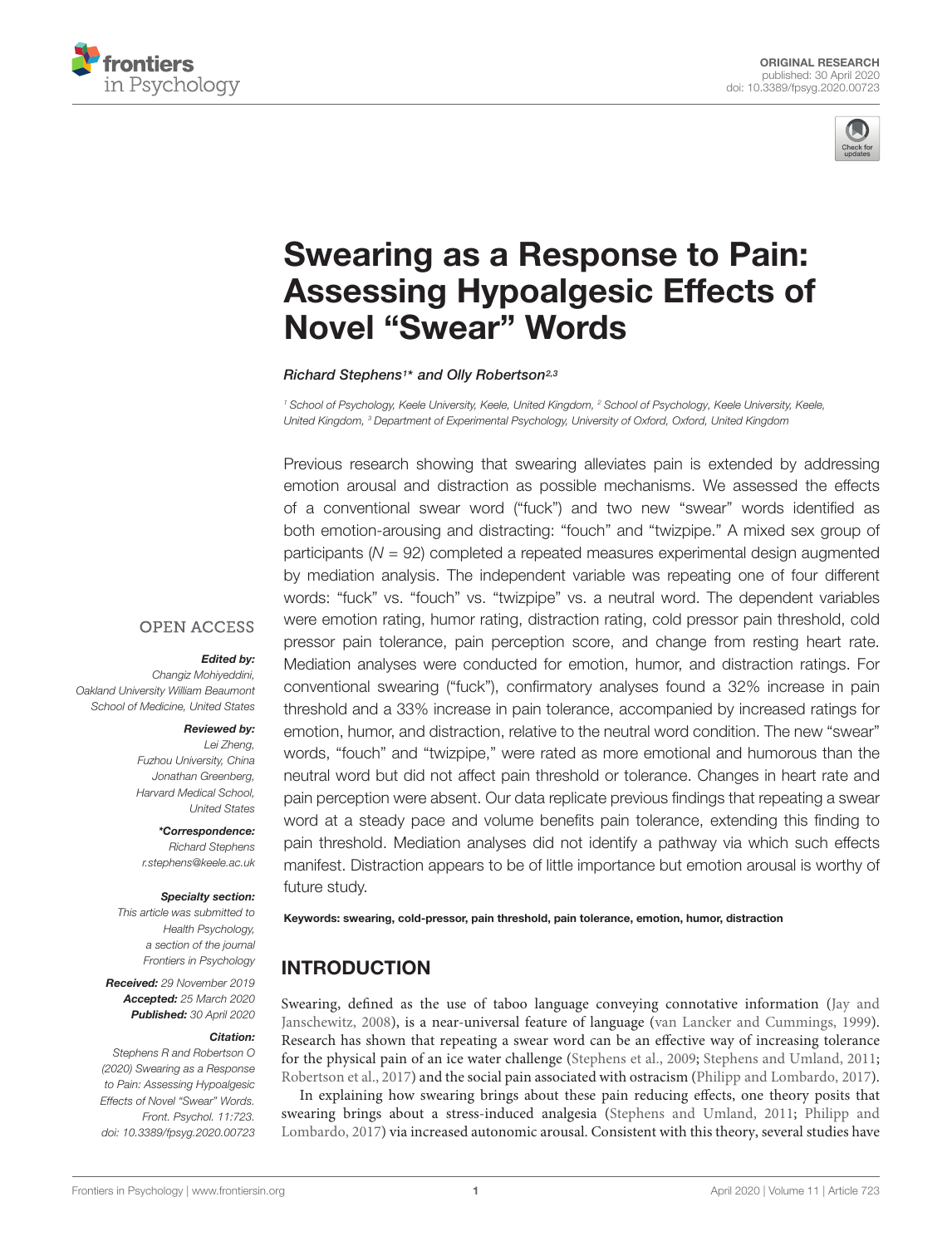shown that swearing provokes an autonomic response, assessed via increased heart rate [\(Stephens et al.,](#page-9-1) [2009;](#page-9-1) [Stephens and](#page-9-2) [Umland,](#page-9-2) [2011\)](#page-9-2) and increased skin conductance [\(LaBar and](#page-8-1) [Phelps,](#page-8-1) [1998;](#page-8-1) [Jay et al.,](#page-8-2) [2008;](#page-8-2) [Bowers and Pleydell-Pearce,](#page-8-3) [2011\)](#page-8-3). It is the emotion-provoking aspect of swearing that is thought to underlie this increase in autonomic arousal [\(Stephens and Allsop,](#page-9-5) [2012\)](#page-9-5).

It would be of theoretical interest to further assess the importance of emotional arousal as a means by which swearing brings about pain relief. A novel way to assess this would be to test whether a newly made-up "swear" word, chosen because it has potential to elicit an emotional response, produces similar pain reducing effects as swearing.

An alternative theory explaining how swearing brings about pain reducing effects is via attention modulation [\(Wiech](#page-9-6) [et al.,](#page-9-6) [2008\)](#page-9-6). It is established within the framework of the descending pain inhibitory system that cognitive processes, including distracting attention away from a pain stimulus, can reduce perceived pain [\(Edwards et al.,](#page-8-4) [2009\)](#page-8-4). The precise mechanism appears to be a combination of inhibiting sensory and emotional brain regions, while at the same time acting in an excitatory capacity on the periaqueductal gray region of the brain where endogenous opioids such as endorphins are produced [\(Sims-Williams et al.,](#page-9-7) [2017\)](#page-9-7).

One property of swearing that may usefully distract one's attention from pain is if the word is perceived as humorous or novel. That swearing can be perceived as funny has been shown by [Engelthaler and Hills](#page-8-5) [\(2018\)](#page-8-5), who had 821 participants rate 5000 English words for humor. The word "fuck" was rated in the top 1% of funniest words. Similarly, swearing is perceived as a novel unit of language, evidenced by findings estimating that swear words make up less than 1% of all speech [\(Jay,](#page-8-6) [2009\)](#page-8-6). Given that human attention appears biased toward detecting stimuli that occur less frequently over those occurring more frequently [\(Horstmann and Herwig,](#page-8-7) [2016\)](#page-8-7), it would be of theoretical interest to further assess the importance of attention modulation as a means by which swearing brings about pain relief. A novel way to assess this would be to test whether a newly made-up "swear" word, chosen because it has potential to elicit distraction through humor, novelty, or some other aspect, produces similar pain reducing effects as swearing.

The aim of this research study was to generate two new "swear" words, defined as non-pre-existing words that can be used in place of swear words, and to assess the pain-relieving effects of repeating these new words in the context of a cold pressor (ice water) pain challenge. The study provided an opportunity to explore some of the properties of swear words that underlie their psychological effects. Including new "swear" words enabled isolation of some of the properties of swear words in the absence of learned associations that true swear words have been theorized to possess [\(Jay,](#page-8-6) [2009\)](#page-8-6).

The new "swear" were generated by an agency working for Nurofen. They were selected for the experiment by a panel consisting of the lead author, a lexicographer, an independent scientist with expertise in swearing, and two lay members. The selection process for the new "swear" words is described later. The cold pressor experiment included the two new words, "fouch"

and "twizpipe," alongside a conventional swear word, "fuck," included partly as a research replication paradigm. There was also a neutral word control condition to provide a reference against which to assess the effects of the conventional and new swear words. This was a word to describe a table in line with previous similar studies (e.g., [Stephens and Umland,](#page-9-2) [2011\)](#page-9-2). Key aspects of this study were pre-registered on [aspredicted.org](http://aspredicted.org) (#21777) (see **Supplementary Materials**). Hypotheses (i) to (vii) were included on the pre-registration document and should be considered confirmatory, although please note that, in error, we specified one-way unrelated ANOVAs rather than oneway related ANOVAs. Hypothesis (viii) was not included on the pre-registration document and consequently should be considered exploratory.

It was hypothesized: (i) that emotion ratings would be greater for "fouch" vs. neutral word; (ii) that humor and distraction ratings would be greater for "twizpipe" vs. neutral word; (iii) that emotion, humor, and distraction ratings would be greater for "fuck" vs. neutral word; (iv) that cold pressor pain onset latency (pain threshold) would be increased for "fuck," "fouch," and "twizpipe" vs. neutral word; (v) that cold pressor pain tolerance latency would be increased for "fuck," "fouch" and "twizpipe" vs. neutral word; (vi) that pain perception would be decreased for "fuck," "fouch" and "twizpipe" vs. neutral word; (vii) that change from resting heart rate would be increased for "fuck" and "fouch" vs. neutral word; and (viii) that the effects of swearing on pain tolerance would be mediated by one or more of the emotion rating, humor rating, or distraction rating scores.

## MATERIALS AND METHODS

### Participants

We recruited 102 male and female adults from around Keele University who were offered payment of £8 cash (which two participants declined). Exclusion criteria included first language other than English, having a chronic pain condition, a heart condition, circulatory problems, high or low blood pressure, diabetes, epilepsy, Raynaud's syndrome, having taken analgesic medications within 12 h, recent serious injury, and history of fainting in the last 12 months. Ten participants were excluded at the data analysis stage due to: a first language other than English ( $n = 4$ ), missing cold pressor data due to experimenter error ( $n = 3$ ), and withdrawal without completing the protocol  $(n = 3)$ . The remaining sample of 92 individuals (59 females; 32) males; 1 preferred not to say) with mean age 27.8 years  $(SD = 9.0)$ was put forward for analysis (see **Supplementary Materials**). The sample size was guided by a power calculation based on previous research on the hypoalgesic effects of swearing that yielded medium to large effect sizes (dz range: 0.62-1.12; [Stephens et al.,](#page-9-1) [2009;](#page-9-1) [Stephens and Umland,](#page-9-2) [2011;](#page-9-2) [Stephens and Allsop,](#page-9-5) [2012\)](#page-9-5). Based on a conservatively estimated small to medium effect size of  $dz = 0.30$ , we calculated that 90 participants would be required for a within-subjects comparison of an experimental word versus a control word, with alpha set at 0.05 and power set at 80%. This study was carried out in accordance with the ethical recommendations of the British Psychological Society.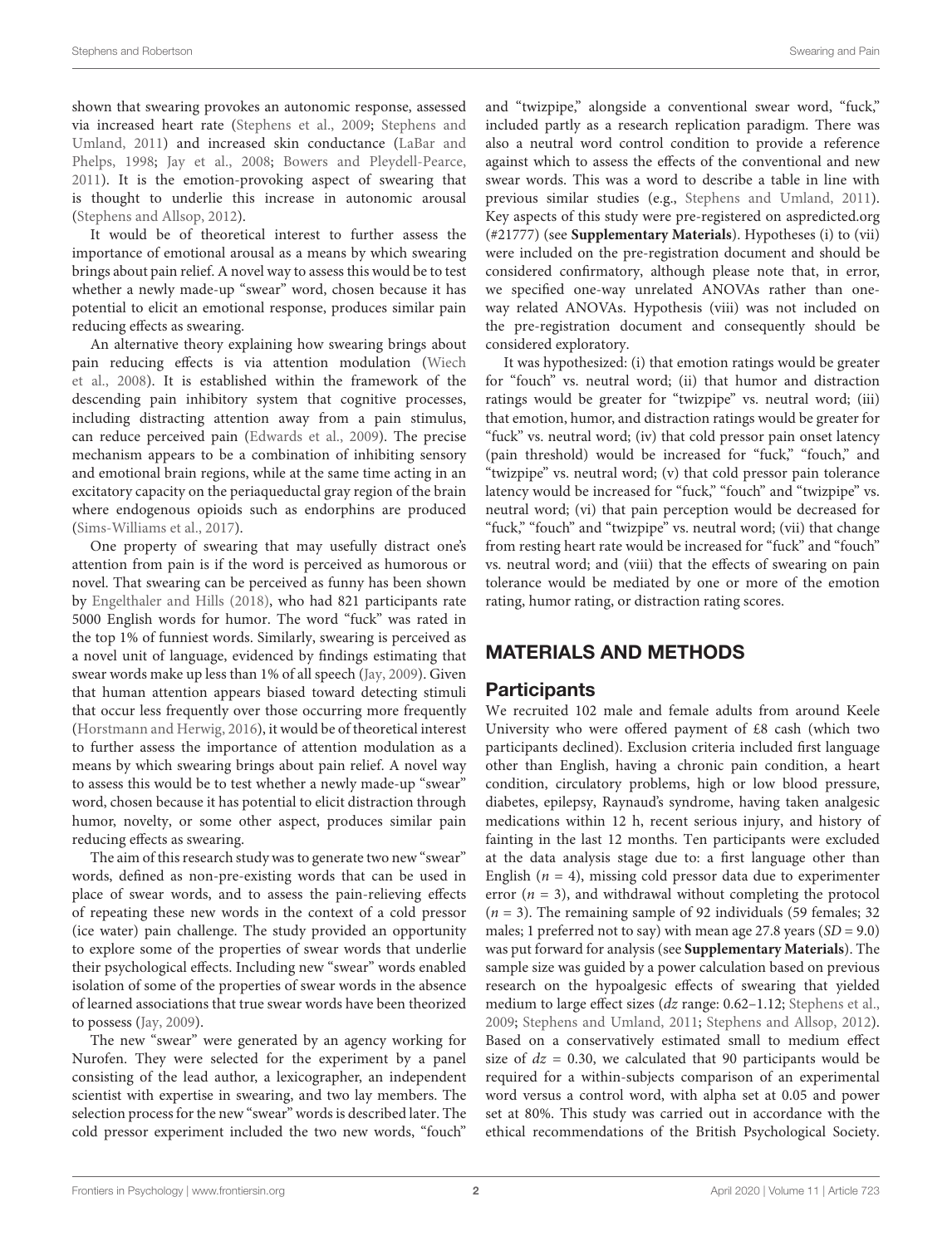The protocol was approved by the Keele University Psychology Faculty Research Ethics Committee. All subjects gave written informed consent in accordance with the Declaration of Helsinki.

## **Materials**

#### Cold Pressor

A 185 mm  $\times$  335 mm  $\times$  215 mm (height) Grant<sup>TM</sup> water bath with circulating pump was maintained at 3–5◦C by adding crushed ice between trials. This size of bath enabled the full open hand to be immersed in water of a depth of approximately 120 mm. There was a 3-minute maximum time limit, assessed via a handheld stopwatch, which was not explicitly communicated to the participants; 20 participants reached this maximum on at least one trial, while 10 participants reached it on all four trials. A container of water at room temperature was present. The water in the ice water and room temperature baths was refreshed daily.

#### Heart Rate

This was assessed throughout the procedure using a BIOPAC Systems Inc., MP36 four-channel data acquisition unit in combination with BIOPAC Student Lab 4.1 software. Pre-gelled disposable electrodes (type EL503) were placed at the medial surface of the right leg just above the ankle bone (ground), at the medial surface of left leg just above the ankle bone (live), and at the anterior forearm just above the wrist on the same side of arm as the palm of the preferred hand (neutral). Digital markers were dropped on to the heart rate recordings at the start and end of the 30 s resting heart rate measurement period and at the start and end of each ice water immersion. Mean heart rate (beats per minute) was calculated within the BSL Student Lab software and checked visually. No filters were applied; where the data were too noisy for automatic detection, manual peak-to-peak counts were carried out for the first 30 s of the epoch and mean heart rate was calculated for this period. Five epochs of heart rate were used in analyses: resting heart rate, and heart rate during the four experimental cold pressor immersions. Change from resting heart rate data are reported to maintain consistency with previous studies assessing effects of swearing on pain perception. The data reported are considered sustained measures of heart rate based on the criteria suggested by [Jennings et al.](#page-8-8) [\(1981\)](#page-8-8).

### Pain Threshold and Pain Tolerance

Pain threshold was measured in seconds. A digital marker was dropped on to the heart rate recording when the participant indicated that they perceived pain. Pain tolerance was measured in seconds; tolerance was assessed by the total time the participant submerged their hand in the ice-cold water.

#### Manipulating Vocalizations

Four manipulations of vocalization were employed: swearing ("fuck"); two new "swear" words; and a neutral word, which was a word chosen by the participants that describes a table (e.g., "solid"). The new "swear" words were selected by a panel comprising the lead author as chair, along with Dr. Emma Byrne, a freelance science writer who has written a popular science book entitled "Why Swearing is Good for You" [\(Byrne,](#page-8-9) [2017\)](#page-8-9), Jonathon Green, a lexicographer and author of several

slang dictionaries [\(Green,](#page-8-10) [2010,](#page-8-10) [2008\)](#page-8-11), and two lay members of the public with no language qualifications beyond A-levels. During a 2-hour meeting a long list of 60 candidate new "swear" words, created by an advertising agency (as described earlier), was considered. Unsuitable words were discarded until two remained. A steer was provided that one of the new "swear" words should carry emotional resonance, while the other should offer distraction, possibly via humor. Discussion ran to members of the panel shouting the words from outside the room, as well as discussing when or how they might use the words. A consensus was eventually reached in nominating "fouch" as the new "swear" word with potential to invoke emotion, and "twizpipe" as the new "swear" word with potential to invoke distraction via humor. For each cold pressor trial undertaken, the participant was asked to repeat the pertinent word ("fuck," "fouch," "twizpipe," or neutral word) at a normal speech volume and a steady pace, once every 3 s.

#### Perceived Pain Scale

Developed by [Borg](#page-8-12) [\(1998\)](#page-8-12), this single item questionnaire asks participants to rate how strongly they perceived the pain of a stimulus (here the ice water immersion) on a scale from 0, anchored "Nothing at all," to 12, anchored "Absolute maximum." Additional anchors are at 0.5: "Extremely weak"; 1: "Very weak"; 2: "Weak"; 3: "Moderate"; 5: "Strong"; and 7: "Very strong." Possible scores range from 0 to 12, with a higher score indicative of a greater level of perceived pain. This scale has been previously used to assess effects of swearing on pain perception [\(Stephens](#page-9-1) [et al.,](#page-9-1) [2009;](#page-9-1) [Stephens and Umland,](#page-9-2) [2011\)](#page-9-2).

### Pain Catastrophizing Questionnaire

Developed by [Sullivan et al.](#page-9-8) [\(1995\)](#page-9-8), this 13-item questionnaire (e.g., "I think the pain will be awful") is answered on a 5-point Likert scale anchored from "Not at all," scored 0, to "All the time," scored 4. Possible scores range from 0 to 46, with a higher score indicative of a greater level of pain catastrophizing. In our sample this questionnaire showed good reliability, Cronbach's  $\alpha = 0.903, N = 92.$ 

### Fear of Pain Questionnaire Version 3

Developed by [McNeill and Rainwater](#page-9-9) [\(1998\)](#page-9-9), this 30-item questionnaire asks participants to rate how fearful they find each example (e.g., "breaking your leg") on a 5-point Likert scale anchored from "Not at all," scored 1, to "Extreme," scored 5. Possible scores range from 30 to 150, with a higher score indicative of a greater level of fear of pain. In our sample this questionnaire showed good reliability, Cronbach's  $\alpha = 0.913$ ,  $N = 91$ . Please note that one participant accidentally omitted to complete the Fear of Pain Questionnaire.

### Word Ratings

Participants rated each word after the trial in which they used it on three dimensions: emotion ("Repeating the word made me feel an emotion along the lines of excitement, anger or fear"); humor ("Repeating the word was funny/humorous"); and distraction ("Repeating the word distracted me from thinking about other things"). Ratings were made on Visual Analog Scales (VAS), each consisting of a 100 mm horizontal line anchored at its left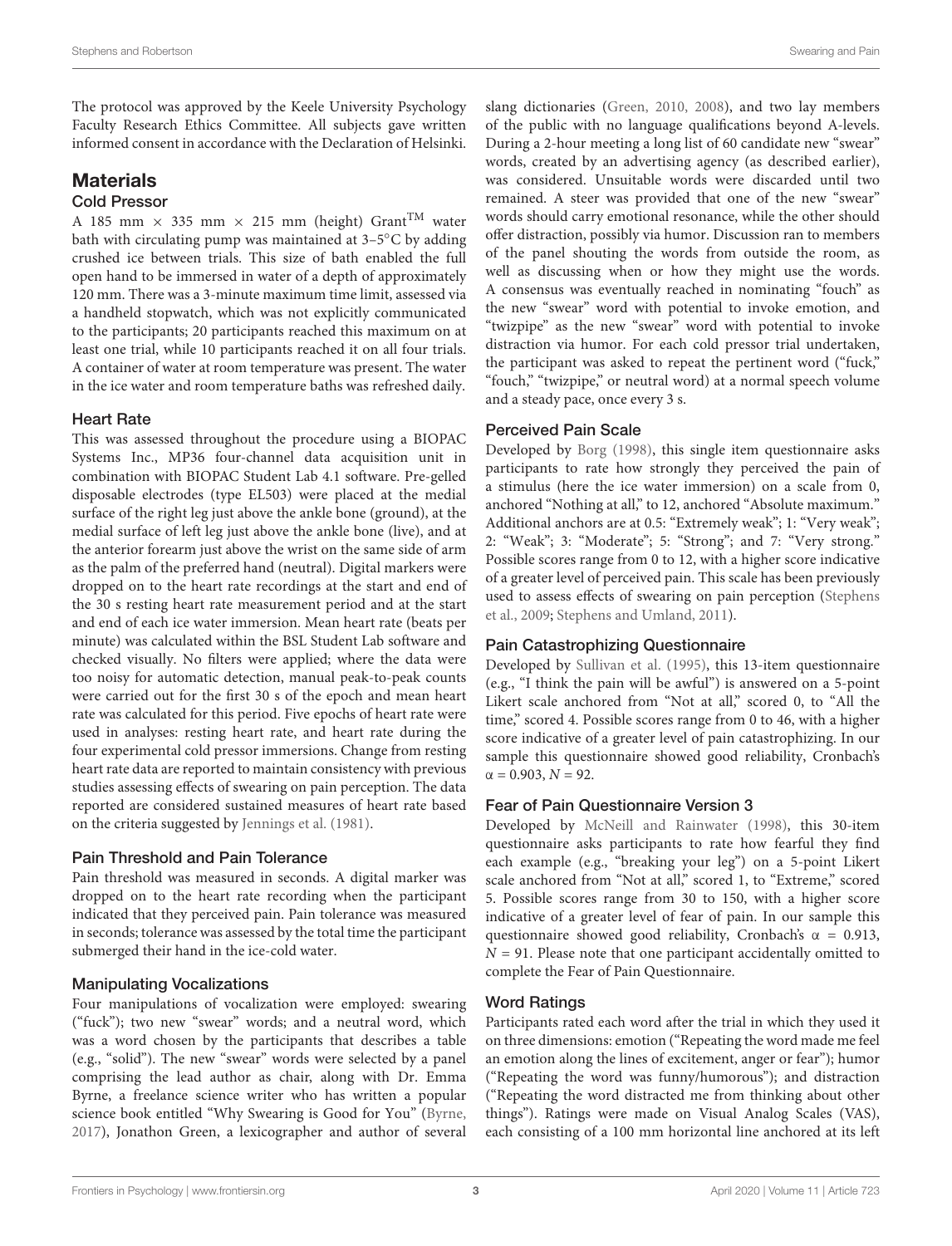side with "Not at all" and at its right side "A lot." These were scored by measuring the distance of the mark from the lefthand end of the VAS (mm). The possible range of scores was 0–100 with a higher score indicating greater ratings of emotion, humor, and distraction. Although not specifically validated to assess these constructs, using a VAS has been found to be a reliable and valid psychometric method in the context of quality of life [\(DeBoer et al.,](#page-8-13) [2004\)](#page-8-13).

### **Design**

A one-way repeated measures experimental design was applied with four conditions defined by repeating each of the following word-types during cold pressor hand immersion: conventional swear word ("fuck"); new swear word#1 chosen because it promotes emotional resonance ("fouch"); New swear word#2 chosen because it is distracting/humorous ("twizpipe"); and neutral word control condition (a word to describe a table). A cold pressor ice-water hand immersion task was utilized. The dependent variables were: pain onset latency (time from submersion to feeling of pain); pain tolerance latency (total submersion time); pain perception (Borg rating scale completed after each immersion); heart rate (gathered using BIOPAC); and word ratings (each word was rated for emotion, humor, and distraction). Scores on the Pain Catastrophizing Questionnaire and Fear of Pain Questionnaire Version 3 were compiled for the purposes of descriptive data. Condition order was randomized to counter order effects using the Microsoft Excel random number generation command "  $=$  RAND()."

## Procedure

Student research assistants were engaged for the data collection under supervision of the authors. In order not to give away the aim of the research to participants, recruitment materials referred to the study with the title "Psychological effects of vocal expressions, including swearing, while immersing the hand in ice water." Participants attended the research laboratory individually. On arrival they were asked to read an "Information for Participants" sheet, offered the opportunity ask any questions and, when satisfied, asked to sign a consent form as a verifiable record of informed consent. Participants were asked to nominate a word that can describe a table, which was to be the neutral word control condition. Next, they were fitted with adhesive electrodes in three locations: at the wrist of the preferred arm, and the inner part of each ankle. To record resting heart rate, participants sat quietly in a chair for 5.5 min, with resting heart rate recorded as the mean heart rate for the final 30 s of this period. Participants were then asked to complete the Pain Catastrophizing Questionnaire and the Fear of Pain Questionnaire.

After this, participants were asked to immerse their nonpreferred hand in the room temperature bath for 3 min. This enabled a standardized starting temperature for the ice water immersions. The instruction for the ice water immersion were: "In a moment I would like you to fully immerse your nonpreferred hand into this ice water bath. While it is submerged please repeat the word [INSERT AS APPROPRIATE] at normal speech volume and a steady pace, once every 3 s. While you have

your hand in the water, I would like you to do TWO more things. First, please tell me when it becomes painful, but don't take your hand out yet unless you have to. Second, please try and keep your hand in the water for longer, taking it out when the pain becomes unbearable." Timing began when the hand was fully immersed and stopped when the hand was fully removed from the water.

Immediately after each cold pressor submersion, participants immersed the non-preferred hand in the room temperature bath for 3 min prior to the next cold pressor trial. The Perceived Pain Scale and word ratings were administered at this juncture. After all four trials were complete a paper towel was made available, and participants were thanked and debriefed. Please see **[Figure 1](#page-4-0)**.

## **RESULTS**

Descriptive data appear in **[Table 1](#page-5-0)**. Analyses were performed using SPSS v24. As described in the pre-registration document, all dependent variables were checked for normality. Outliers were defined as values that were more than 1.5 times above or below the interquartile range, which is the default for SPSS box and whisker plots. It was not possible to eliminate outliers without removing an excessive number of cases (more than ten) and therefore some variables were Winsorised, following the method of [Aguinis et al.](#page-8-14) [\(2013\)](#page-8-14), as shown in **[Table 1](#page-5-0)**. The Winsorization percentile column of **[Table 1](#page-5-0)** shows that the number of outliers varied across different variables, from 0 to 35%. This reflects that the number of outliers varied from 0–16 cases. Following Winsorisation, skewness and kurtosis coefficients were checked for all variables and found to be within the range: −1.302 to 1.123.

### Manipulation Checks

A series of one-way repeated measures ANOVAs were carried out for the independent variable, Word, with the levels, "fuck" vs. "fouch" vs. "twizpipe" vs. neutral word, and for the dependent variables, emotion rating, humor rating, and distraction rating. Where Mauchley's test indicated significant departures from sphericity, Huynh-Feldt corrections are reported. These ANOVAs found significant differences across the means for emotion rating, F(2.855,259.761) = 27.821, MSe = 205.330,  $p < 0.001$ ,  $\eta p^2 = 0.234$ , for humor rating,  $F(3,273) = 16.106$  $MSe = 488.200, p < 0.001, \eta p^2 = 0.150,$  and for distraction rating,  $F(3,273) = 15.346$   $MSe = 383.886$ ,  $p < 0.001$ ,  $np^2 = 0.144$ . These are depicted in **[Figure 2](#page-6-0)**.

Pairwise comparisons for emotion rating showed that fuck,  $F(1,259.8) = 71.701, p < 0.001,$  fouch,  $F(1,259.8) = 5.781,$  $p = 0.017$ , and twizpipe,  $F(1,259.8) = 4.658$ ,  $p = 0.032$ , gained significantly higher ratings than the neutral word. Pairwise comparisons for humor rating again showed that fuck,  $F(1,273) = 31.720, p < 0.001,$  fouch,  $F(1,273) = 11.356, p = 0.001,$ and twizpipe,  $F(1,273) = 39.513$ ,  $p < 0.001$ , gained significantly higher ratings than the neutral word. However, for distraction rating, pairwise comparisons showed that fuck was rated significantly higher than the neutral word,  $F(1,273) = 39.343$ ,  $p < 0.001$ , but that neither fouch nor twizpipe showed any difference compared with the neutral word,  $F(1,273) < 1.0$ .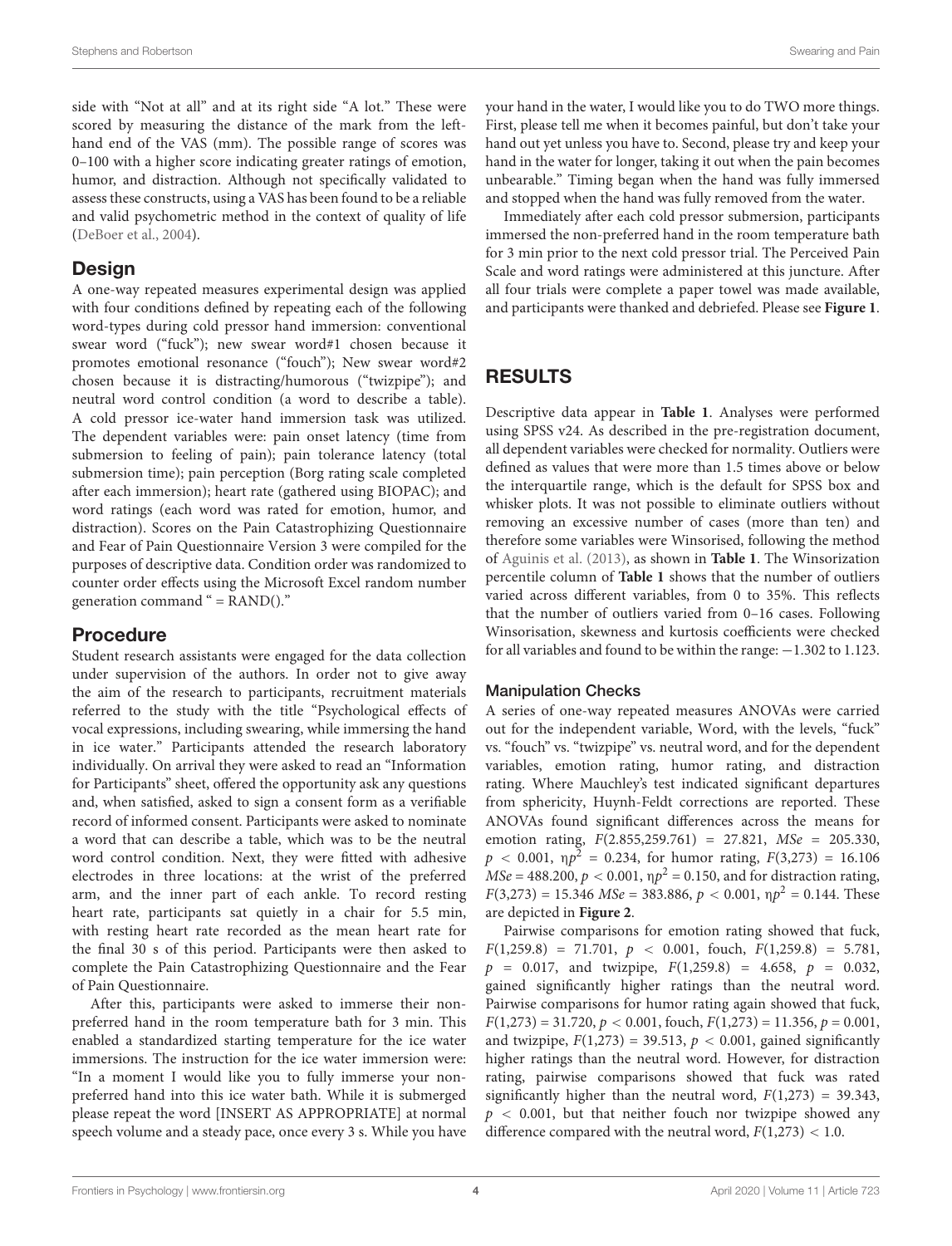

#### <span id="page-4-0"></span>Pain Outcomes

A series of one-way repeated measures ANOVAs were carried out for the independent variable, Word, with the levels, "fuck" vs. "fouch" vs. "twizpipe" vs. neutral word, and for the dependent variables, cold pressor pain threshold (pain onset latency), cold pressor pain tolerance latency, pain perception score, and change from resting heart rate. Again, where Mauchley's test indicated significant departures from sphericity, Huynh-Feldt corrections are reported. These ANOVAs found significant differences across the Word types for pain onset,  $F(2.779,216.789) = 11.123$ ,  $MSe = 158.739$ ,  $p < 0.001$ ,  $np^2 = 0.125$  and for pain tolerance,  $F(2.432,221.285) = 18.917, MSe = 559.518, p < 0.001, \eta p^2 = 0.172,$ but not for pain perception,  $F(3,246) = 1.651$ ,  $MSe = 1.893$ ,  $p = 0.178$ ,  $\eta p^2 = 0.020$ , nor for change from resting heart rate,  $F(2.806,244.129) = 1.336, MSe = 34.159, p = 0.263, \eta p^2 = 0.015.$ Effects for cold pressor pain onset latency (threshold) and pain tolerance latency are depicted in **[Figure 3](#page-6-1)**.

Pairwise comparisons for pain onset latency showed that these were longer for fuck compared with the neutral word,  $F(1,261.8) = 21.283, p < 0.001$ . However, pain onset latencies for fouch,  $F(1,261.8) < 1.0$ , and twizpipe,  $F(1,261.8) < 1.0$ , were not different to that for the neutral word. A similar pattern was present for pain tolerance, with longer pain tolerance latencies for fuck compared with the neutral word,  $F(1,221.3) = 27.865$ ,  $p \sim 0.001$ , but again, pain tolerance latencies for fouch,  $F(1,221.3)$  < 1.0, and twizpipe,  $F(1,221.3)$  < 1.0, were not different to those for the neutral word.

A peer reviewer suggested running equivalence tests assessing whether the null effects for fouch and twizpipe were less than the smallest effect size of interest. These analyses were not specified in the pre-registration document and should be considered exploratory. We used the TOST procedure [\(Lakens,](#page-8-15) [2017\)](#page-8-15), setting the smallest effect size of interest at  $dz = 0.30$ , which was the conservatively small estimate of expected effect size entered into the power calculation upon which sample size was determined. For pain threshold, the TOST procedure indicated that the observed effect size for fouch  $(dz = 0.07)$  was significantly within the equivalent bounds of  $dz = -0.3$  and  $dz = 0.3$ , (or in raw scores:  $-4.37$  and  $4.37$ ),  $t(91) = -2.2$ ,  $p = 0.015$ . The same was the case for twizpipe (observed effect size  $dz = -0.12$ ; equivalent bound raw scores:  $-4.24$  and  $4.24$ ),  $t(91) = 1.69$ ,  $p = 0.047$ . For pain tolerance, the observed effect size for fouch  $(dz = 0.09)$  was also significantly within the equivalent bounds of  $dz = -0.3$  and  $dz = 0.3$ , (raw scores:  $-8.14$  and  $8.14$ ),  $t(91) = -1.97$ ,  $p = 0.026$ . The observed effect size for twizpipe  $(dz = -0.16)$  was not significantly within the upper and lower equivalent bounds of  $dz = -0.3$  and  $dz = 0.3$ , (or in raw scores: -6.35 and 6.35),  $t(91) = 1.34$ ,  $p = 0.092$ . However, while this default two-tailed TOST procedure was inconclusive, the effect of most interest was the one-tailed upper bound test assessing whether twizpipe might produce pain relieving effects above  $dz = 0.3$ . This upper bound TOST procedure found that twizpipe was within the  $dz = 0.3$ limit,  $t(91) = 4.42$ ,  $p < 0.001$ .

#### Mediation

In exploratory analyses not specified in the pre-registration document, a series of tests of mediation were conducted using the MEMOREv2.0 SPSS MACRO command for within-subjects designs [\(Montoya and Hayes,](#page-9-10) [2017\)](#page-9-10). The aim was to assess whether the observed effect of swearing ("fuck" vs. neutral word) on pain tolerance was mediated by emotion, humor, or distraction, as measured using the rating scales. The default setting of applying 5,000 bootstrapped samples in the estimation of 95% CI around the indirect effect model was applied.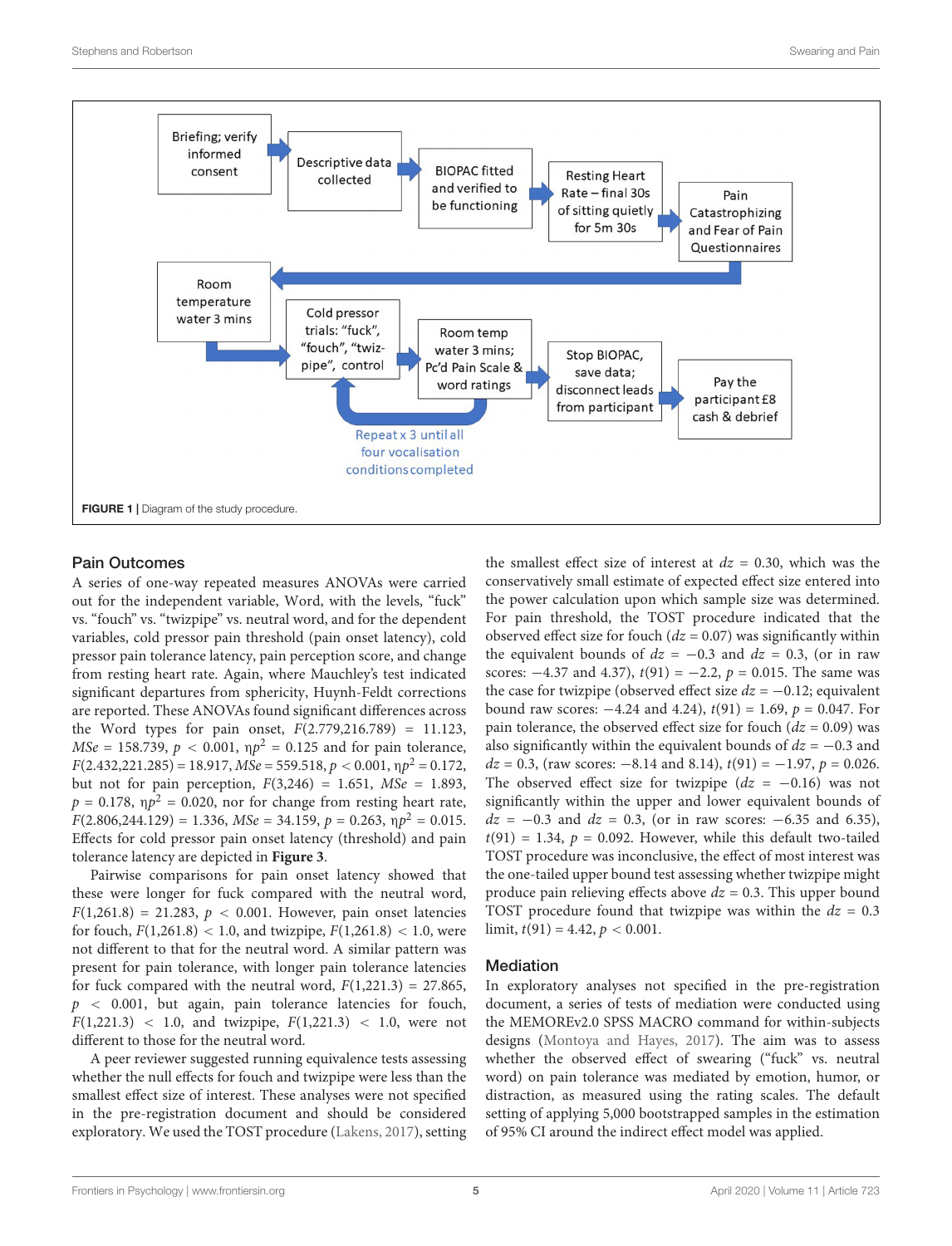#### <span id="page-5-0"></span>TABLE 1 | Descriptive data.

|                                      | Mean     | SD    | 95%CI<br>lower | 95%CI<br>upper | Winsorization<br>percentile |
|--------------------------------------|----------|-------|----------------|----------------|-----------------------------|
| Pain Catastrophizing                 | 22.33    | 10.42 | 20.17          | 24.48          |                             |
| score                                |          |       |                |                |                             |
| Fear of Pain                         | 88.19    | 17.6  | 84.52          | 91.85          |                             |
| Questionnaire score                  |          |       |                |                |                             |
| Waterbath temperature (°C)           |          |       |                |                |                             |
| Fuck                                 | 3.91     | 0.51  | 3.8            | 4.02           |                             |
| Fouch                                | 3.98     | 0.5   | 3.88           | 4.09           |                             |
| Twizpipe                             | 3.92     | 0.53  | 3.81           | 4.03           |                             |
| Neutral                              | 3.97     | 0.5   | 3.86           | 4.07           |                             |
| Pain threshold (s)                   |          |       |                |                |                             |
| <b>Fuck</b>                          | $35.77*$ | 23.88 | 33.18          | 38.36          | 85th                        |
| Fouch                                | 28.23    | 17.09 | 25.64          | 30.82          | 87th                        |
| Twizpipe                             | 25.45    | 15.59 | 22.86          | 28.04          | 82nd                        |
| Neutral                              | 27.2     | 18.24 | 24.61          | 29.79          | 77th                        |
| Pain tolerance (s)                   |          |       |                |                |                             |
| Fuck                                 | 74.28*   | 57.53 | 69.42          | 79.14          | $\overline{\phantom{0}}$    |
| Fouch                                | 58.44    | 41.32 | 53.59          | 63.3           | 72nd                        |
| Twizpipe                             | 52.47    | 33.41 | 47.62          | 57.33          | 70th                        |
| Neutral                              | 55.87    | 38.48 | 51.01          | 60.73          | 65th                        |
| Perceived Pain rating scale score    |          |       |                |                |                             |
| <b>Fuck</b>                          | 4.95     | 2.32  | 4.67           | 5.23           |                             |
| Fouch                                | 4.99     | 2.07  | 4.71           | 5.27           |                             |
| Twizpipe                             | 5.37     | 2.23  | 5.09           | 5.66           |                             |
| Neutral                              | 5.17     | 2.3   | 4.89           | 5.46           |                             |
| Change from resting heart rate (bpm) |          |       |                |                |                             |
| <b>Fuck</b>                          | 15.94    | 11.71 | 14.74          | 17.14          | 98th                        |
| Fouch                                | 14.33    | 9.39  | 13.13          | 15.53          | 98th                        |
| Twizpipe                             | 14.71    | 8.47  | 13.51          | 15.91          | 93rd                        |
| Neutral                              | 15.21    | 10.04 | 14.01          | 16.41          | 93rd                        |
| <b>Emotion rating</b>                |          |       |                |                |                             |
| <b>Fuck</b>                          | 35.30*   | 26.33 | 32.36          | 38.24          | $\overline{\phantom{0}}$    |
| Fouch                                | 22.49*   | 21.27 | 19.55          | 25.43          | 98th                        |
| Twizpipe                             | $21.97*$ | 22.52 | 19.03          | 24.91          | 89th                        |
| Neutral                              | 17.41    | 19.26 | 14.47          | 20.35          | 70th                        |
| <b>Humor rating</b>                  |          |       |                |                |                             |
| Fuck                                 | 48.85*   | 29    | 44.31          | 53.38          |                             |
| Fouch                                | 41.48*   | 27.69 | 36.94          | 46.01          |                             |
| Twizpipe                             | 50.98*   | 30.35 | 46.44          | 55.51          |                             |
| Neutral                              | 30.5     | 29.93 | 25.96          | 35.04          |                             |
| <b>Distraction rating</b>            |          |       |                |                |                             |
| Fuck                                 | 60.39*   | 22.59 | 56.37          | 64.41          |                             |
| Fouch                                | 46.39    | 25.91 | 42.37          | 50.41          |                             |
| Twizpipe                             | 45.74    | 27.07 | 41.72          | 49.76          |                             |
| Neutral                              | 42.27    | 27.07 | 38.25          | 46.29          |                             |
|                                      |          |       |                |                |                             |

\*Comparison versus neutral word was significant,  $p < 0.05$ .

While swearing predicted both pain tolerance,  $\beta = 18.411$ , 95% CI = 11.216:25.605, and emotion,  $β$  = 17.891, 95% CI = 13.143:22.640, emotion did not predict pain tolerance,  $β = 0.266, 95% CI = -0.070:0.602$ . This analysis further found that the indirect effect of swearing on pain tolerance via emotion was not significant,  $β = 4.767$ , 95% CI = -0.093:4.282. This latter effect is an estimate of the extent to which swearing affects

pain tolerance via the emotion rating scale score. Swearing also predicted humor ratings, β = 18.349, 95% CI = 11.698:24.998, but humor ratings did not predict pain tolerance,  $β = -0.035$ , 95% CI =  $-0.263:0.192$ . The indirect effect of swearing on pain tolerance via humor ratings was not significant,  $β = -0.645, 95%$  $CI = -5.086:3.303$ . Finally, swearing was confirmed as predicting distraction ratings, β = 18.120, 95% CI = 12.525:23.714, but distraction ratings did not predict pain tolerance,  $\beta = -0.064$ , 95% CI =  $-0.340:0.212$ . The indirect effect of swearing on pain tolerance via distraction ratings was not significant,  $β = -1.164$ , 95% CI =  $-5.031:3.852$ .

### **DISCUSSION**

This study contributes to the psychology literature on swearing in the context of pain [\(Stephens et al.,](#page-9-1) [2009;](#page-9-1) [Stephens and](#page-9-2) [Umland,](#page-9-2) [2011;](#page-9-2) [Philipp and Lombardo,](#page-9-4) [2017;](#page-9-4) [Robertson et al.,](#page-9-3) [2017\)](#page-9-3) as the first attempt to create new "swear" words and assess some of their psychological properties. Our experiment assessed the effects of repeating three different words – a conventional swear word ("fuck") and two new "swear" words ("fouch" and "twizpipe") - on pain perception and tolerance, compared with a neutral word control condition (a word to describe a table). We ran a well-powered experiment with a sample consisting of 92 native English speakers. We used an ice-cold water hand immersion task known as the cold pressor procedure. This provides a controlled stimulus that is painful but not harmful and yields scores for pain threshold (time at which pain is reported) and pain tolerance (time at which the hand is removed). We also recorded heart rate as well as ratings of pain perception, emotion, humor, and distraction. The order in which participants completed the conditions ("fuck," "fouch," "twizpipe," and neutral word) was randomized to guard against order effects. Pain Catastrophizing and Fear of Pain scores were gathered to help understand sample characteristics. The scores were similar to our previous data [\(Stephens and Umland,](#page-9-2) [2011\)](#page-9-2) in which the overall mean score for Pain Catastrophizing was  $25.30$  (SD = 9.64) and for Fear of Pain was  $87.45$  (SD = 16.43). This indicates that our sample may be considered typical for these variables and, as such, that these variables are unlikely to have unduly influenced the pain outcomes.

Hypotheses (i) to (iii) were put forward as manipulation checks to ensure that the made-up "swear" words had the desired properties in terms of the emotion, humor, and distraction ratings. Hypothesis (i) that emotion ratings would be greater for "fouch" vs. neutral word was supported, and hypothesis (ii) that humor and distraction ratings would be greater for "twizpipe" vs. neutral word was partially supported in that the humor rating was greater for "twizpipe." Interestingly, both made-up "swear" words showed higher ratings for emotion and humor compared with the neutral word. Hypothesis (iii) that emotion, humor, and distraction ratings would be greater for "fuck" vs. neutral word was supported. Our tests of hypotheses (i) to (iii) demonstrate that our manipulation of creating new "swear" words was successful in that "fouch" and "twizpipe" were able to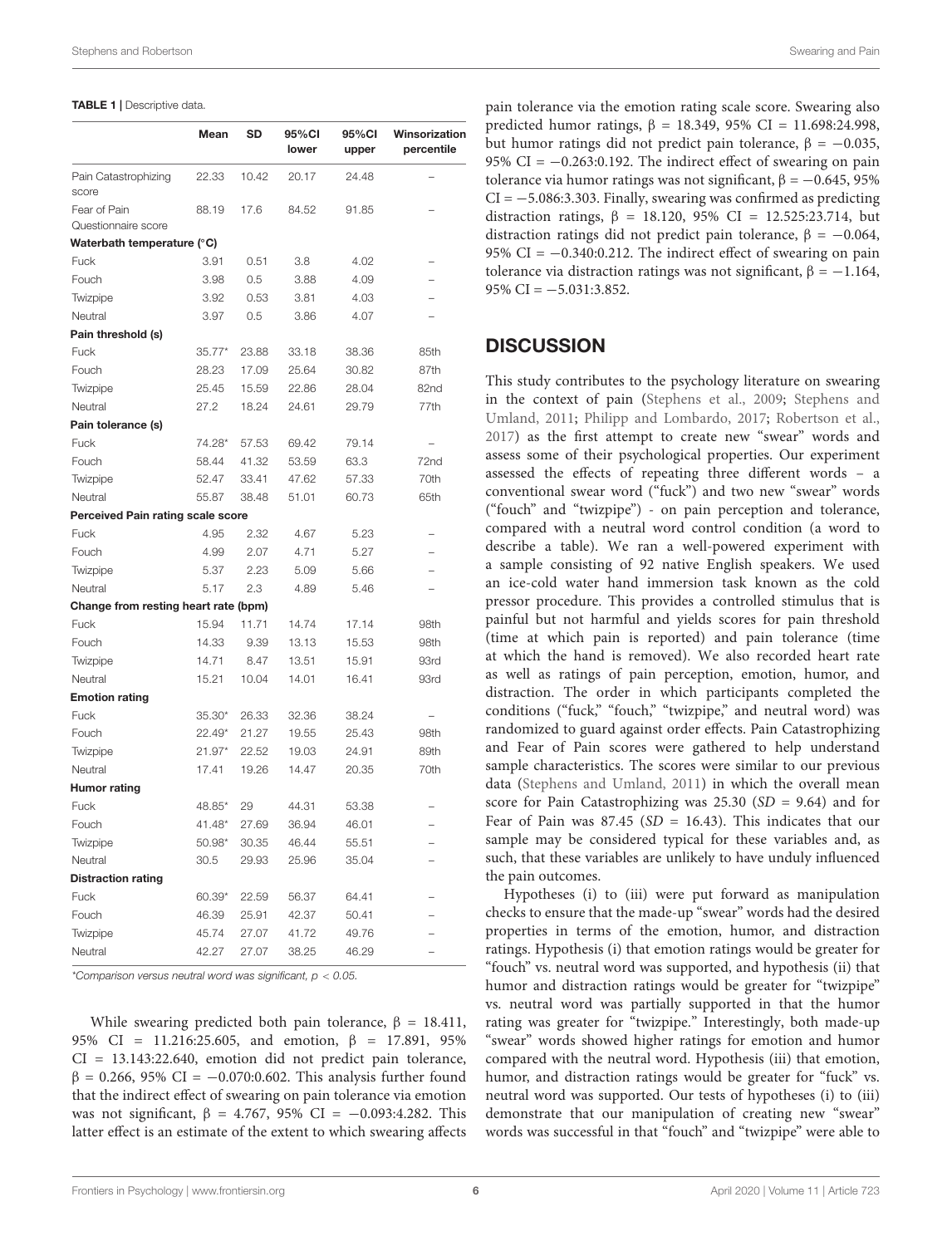

<span id="page-6-0"></span>FIGURE 2 | Effect of experimental condition (word repeated) on the emotion, humor, and distraction rating scale scores.



<span id="page-6-1"></span>evoke some of the properties of swearing, in terms of emotion rating and humor. This was not the case for distraction, however, since only "fuck" was found to have a raised distraction rating compared with the neutral word. Given that both new "swear" words had demonstrated potential to influence pain perception via increased emotion ratings and/or distracting a person from the pain via increased humor ratings, it seemed appropriate to continue with the analyses and test whether the new "swear" words had any effect on the pain outcomes. We also note that "fuck" was rated as humorous in this context, consistent with the findings of [Engelthaler and Hills](#page-8-5) [\(2018\)](#page-8-5), who found the word "fuck" was rated in the top 1% of funniest words when 5000 English words were presented one at a time.

Hypotheses (iv) to (vii) were put forward as tests of whether the conventional swear word and the new "swear" words would show hypoalgesic effects and associated changes in heart rate, as found previously. Hypothesis (iv), that cold pressor pain onset latency (pain threshold) would be increased for "fuck," "fouch," and "twizpipe" vs. neutral word, was supported for "fuck" but not for "fouch" or "twizpipe." Hypothesis (v), that cold pressor pain tolerance latency would be increased for "fuck," "fouch," and "twizpipe" vs. neutral word, was also supported for "fuck" but not for "fouch" or "twizpipe". Together, these findings extend previous research on swearing and pain by replicating, in a pre-registered study, the beneficial effect of swearing on pain tolerance and showing that swearing has an additional beneficial effect on pain threshold (onset latency), a behavioral pain measure that has not previously been assessed.

Regarding the new "swear" words, our confirmatory analyses showed no beneficial effects for pain threshold and tolerance. On the suggestion of a peer reviewer, we ran exploratory equivalence tests assessing whether the effect sizes for these words were within a range considered to be negligible. These analyses confirmed the absence of a beneficial effect for pain threshold and tolerance beyond a smallest effect size of interest based on the conservatively small estimate of  $dz = 0.3$ entered into the power calculation. That these new "swear" words had no effect on pain threshold and tolerance is not altogether surprising. While it is not properly understood how swear words gain their power, it has been suggested that swearing is learned during childhood and that aversive classical conditioning contributes to the emotionally arousing aspects of swear word use [\(Jay,](#page-8-6) [2009;](#page-8-6) [Tomash and Reed,](#page-9-11) [2013\)](#page-9-11). This suggests that how and when we learn conventional swear words is an important aspect of how they function. Clearly, the new "swear" words utilized in the present study were not learned during childhood and so there was no possibility that this aspect could have had an influence. On the other hand, "fouch" and "twizpipe" were chosen because they had potential to mirror some properties of conventional swearing. Like the swear word, these words were rated as more emotionevoking and humorous than the neutral word control condition. Nevertheless, these properties did not facilitate pain alleviation effects, suggesting that surface properties of swear words (such as how they sound) do not explain the hypoalgesic effects of swearing. An overall absence of pain alleviation effects for the new "swear" words in the present study would be expected based on [Jay'](#page-8-6)s [\(2009\)](#page-8-6) childhood aversive classical conditioning theory. There is little evidence for this theory other than a low powered experiment  $(N = 26)$  finding that participants reporting a higher frequency of punishment for swearing as children showed an increased skin conductance response when reading swear words, compared with participants reporting a lower frequency of punishment for swearing [\(Tomash and](#page-9-11) [Reed,](#page-9-11) [2013\)](#page-9-11). To investigate this theory further, future research should aim to verify the frequency with which such aversive classical conditioning events occur in childhood and assess the relationship between prior punishment for swearing and autonomic arousal in an adequately powered design.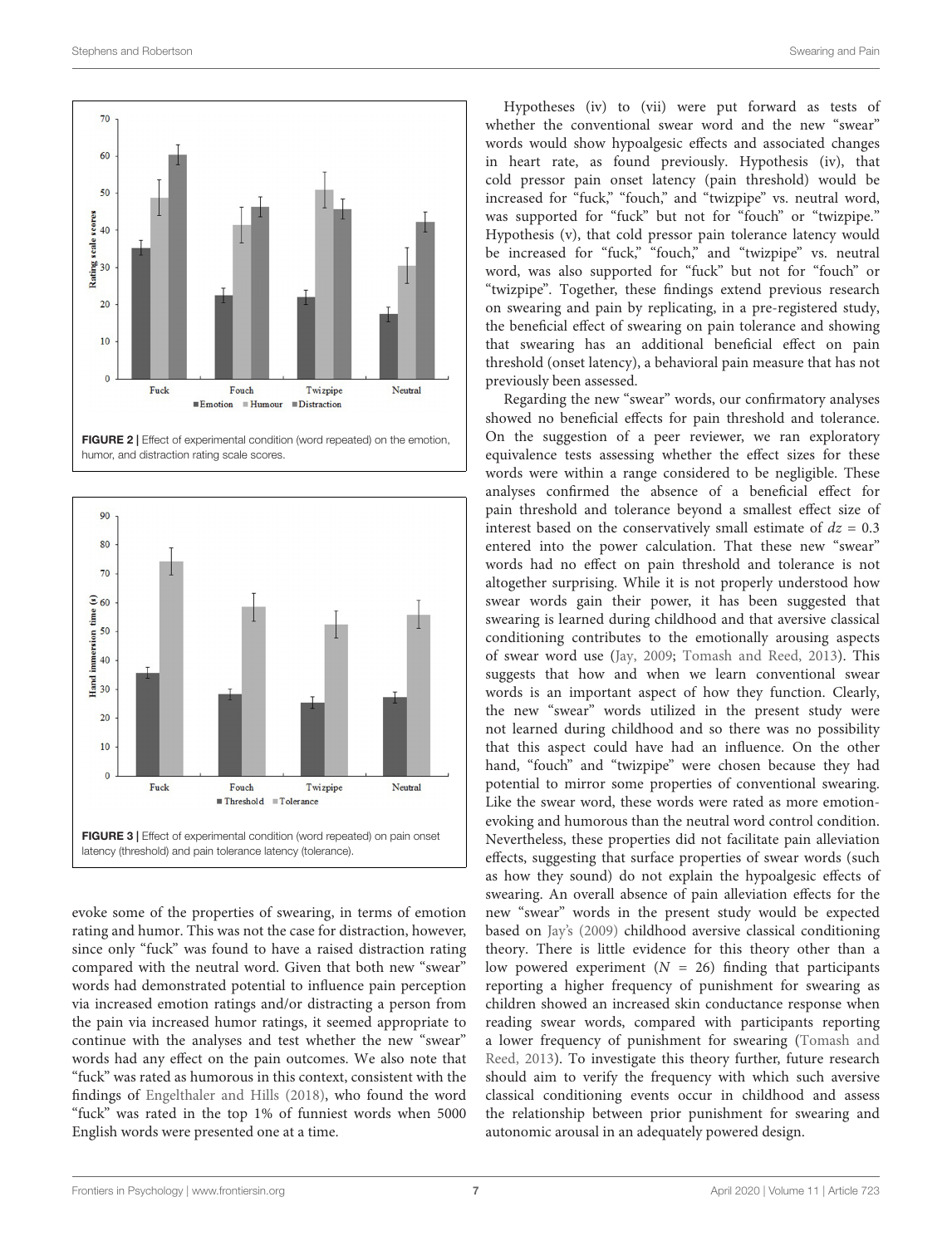Hypothesis (vi), that pain perception would be decreased for "fuck," "fouch," and "twizpipe" vs. neutral word, was not supported. We should not be surprised at the lack of differences for pain perception as this may indicate that participants base behavioral decisions of reporting pain onset and removing the hand on similar perceived pain levels, albeit levels that have been modified by repeating a swear word. On that basis we suggest that measuring subjective pain perception is of limited usefulness in future studies assessing hypoalgesic effects of swearing where behavioral measures such as the cold pressor procedure are employed.

Hypothesis (vii), that change from resting heart rate would be increased for "fuck" and "fouch" vs. neutral word, was not supported. The lack of heart rate differences across conditions is at odds with previous studies which have shown elevated heart rate for swearing versus a neutral word [\(Stephens et al.,](#page-9-1) [2009;](#page-9-1) [Stephens and Umland,](#page-9-2) [2011\)](#page-9-2). This may be due to the design of the present study in which participants completed four consecutive word repetition/cold pressor immersion conditions rather than two, as previously. Repeated presentations of similar tasks, as well as repeated exposure to aversive stimuli, have been found to result in blunted cardiovascular stress reactivity [\(Hughes et al.,](#page-8-16) [2018\)](#page-8-16). Blunted cardiovascular stress reactivity refers to the reduction in cardiovascular response to acute physiological or psychological stress [\(Brindle et al.,](#page-8-17) [2017\)](#page-8-17). It seems reasonable to suggest that repeated exposure to cold pressor-mediated acute pain may have induced cardiovascular blunting.

In the absence of clear autonomic responses to swearing, we assessed the exploratory hypothesis (viii) that the effects of swearing on pain tolerance would be mediated by one or more psychological variables, in the form of the emotion, humor, or distraction rating scores. However, none of the ratings showed evidence of mediation, with 95% confidence intervals for humor and distraction being approximately symmetrically balanced across the origin. The latter effect is of interest because swearing in the context of pain is often characterized as a deliberate strategy for distraction, and distraction is recognized as being an effective psychological means of influencing descending pain inhibitory pathways [\(Edwards et al.,](#page-8-4) [2009\)](#page-8-4). While swearing was rated as distracting (more so than the other words) the level of distraction was not related to the pain alleviation effects. Thus, based on our evidence, distraction may not be important in explaining how swearing produces hypoalgesic effects. The analysis assessing whether emotion ratings mediate the effect of swearing on extending pain tolerance also showed no effect, although here the 95% confidence interval only narrowly crossed the origin. While offering no evidential support for a mediation effect, further study assessing mediation of hypoalgesic effects of swearing via emotional arousal, in the absence of changes in heart rate, might fruitfully demonstrate this as a viable mechanism. Such an effect would be in keeping with previous research finding pain relieving effects of emotional arousal [\(Stephens and Allsop,](#page-9-5) [2012\)](#page-9-5).

However, there is a caveat to this. At the study outset we theorized that swearing may increase emotional arousal without specifying the valence of that arousal. During peer review we were directed to literature linking emotion elicitation and pain modulation, and in particular, research by [Lefebvre and Jensen](#page-8-18) [\(2019\)](#page-8-18) who report that inducing a state of negative affect by asking participants to recall a time when they experienced a high degree of worry led to increased ratings of pain from pressure applied to the finger, relative to baseline. In addition, the same study found that inducing a state of positive affect by asking participants to recall a happy memory led to decreased ratings of pain. It is apparent that emotional modulation of pain can be explained by the two-factor behavioral inhibition system-behavioral activation system (BIS-BAS) model of pain [\(Jensen et al.,](#page-8-19) [2016\)](#page-8-19). According to the BIS-BAS model, negative affect contributes toward pain-related avoidance behaviors and associated negative cognitions, thereby increasing the subjective experience of pain. Conversely, positive affect contributes toward approach behaviors and positive cognitions, thus decreasing the subjective experience of pain. One limitation of the present study is that the measure of emotion elicitation was not valenced. This may explain why emotion was not shown to be a mediating variable in the link between swearing and hypoalgesia. Future research should assess both positive and negative emotion arousal due to swearing.

A further limitation might have been that participants did not consider themselves to be swearing when repeating the novel "swear" words. This remains unknown as we did not carry out a manipulation check asking participants whether they considered using these words was swearing. On the other hand, the novel "swear" words were selected by a panel of experts and laypeople briefed to choose words that could be used in similar ways to swear words, and which shared properties of swear words including emotional resonance and humor potential. It is also worth noting that "Fouch" begins with a fricative, defined as a sound created by forcing air through a narrow channel (here the lower teeth and upper lip) which some have associated with swearing, although other contest such a link [\(Stack Exchange,](#page-9-12) [2014\)](#page-9-12).

Additionally, maintaining the ice water temperature in the range 3–5◦C might be considered too wide a variation, such that the physical intensity of the pain stimulus was not consistent across participants. In mitigation there was no systematic variation of the temperature across the four word conditions. As shown in **[Table 1](#page-5-0)**, the starting temperatures for each immersion were fairly consistent, with means ranging from 3.91 to 3.98 (SDs 0.50 to 0.53). This indicates that approximately 65% of immersions had starting temperatures within a 1◦C range of 3.5–4.5◦ . Therefore, variation in temperature is unlikely to have biased the results.

A final limitation is that participants may have guessed the aims of the study and consequently demand characteristics may have influenced the results. In advertising the study as "psychological effects of vocal expressions, including swearing, while immersing the hand in ice water" we aimed to hide our predictions. Nevertheless, due to widespread media exposure for findings of previous studies conducted in the Keele Swear Lab we cannot rule out, nor quantify the extent to which, participant behavior was influenced by expectations of participants.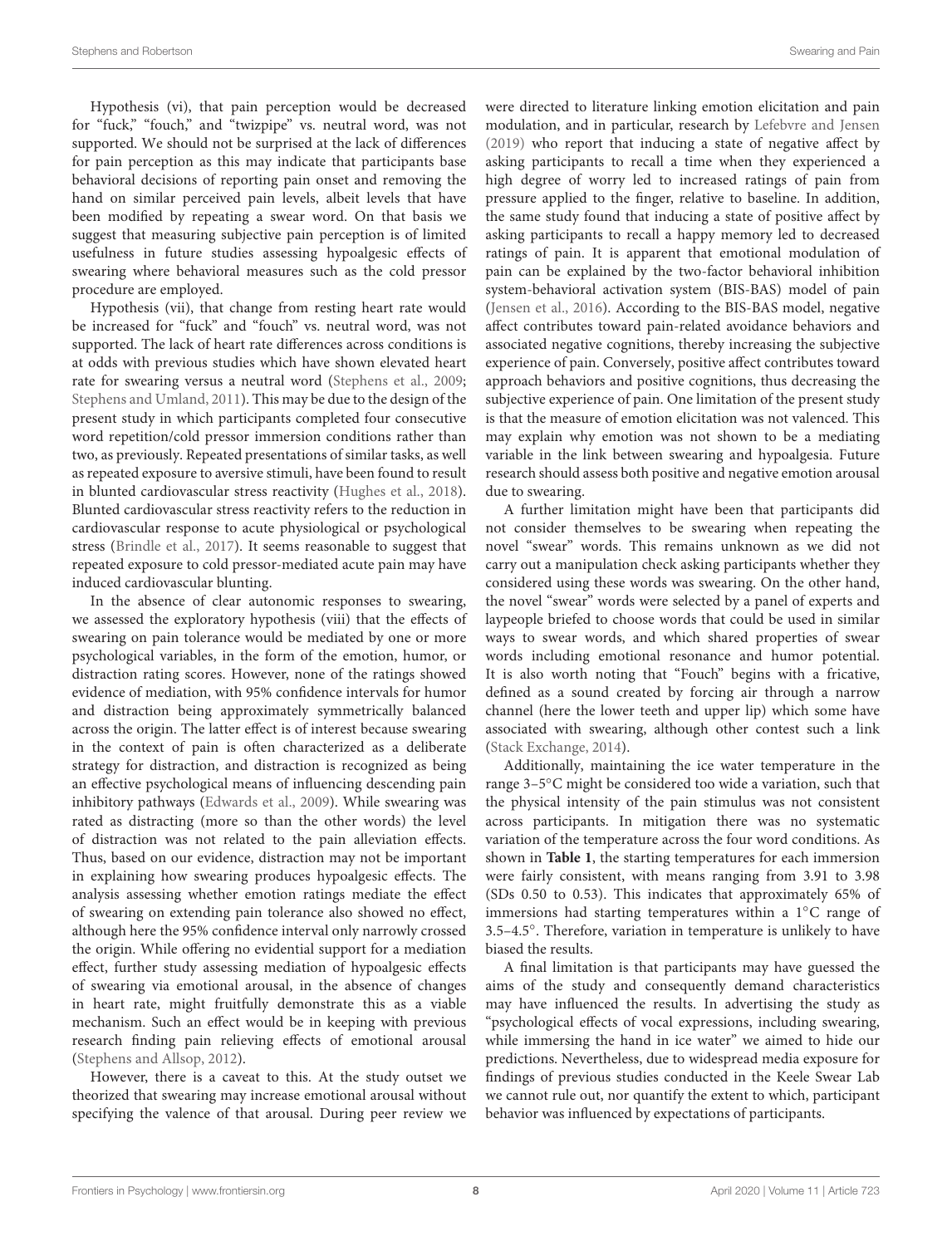## **CONCLUSION**

This is the first study to find that new, made-up "swear" words do not have similar pain alleviation effects to regular swearing. While the new "swear" words were shown to be similar to swearing in terms of eliciting raised emotion and humor ratings, these words were not effective in alleviating pain onset or pain tolerance. On the other hand, our study is the first to show that swearing raises pain threshold (the time at which pain onset is reported following presentation of a painful stimulus, here immersing the hand in ice-water) building on previous findings showing that swearing raises pain tolerance (the time at which the hand is removed from the ice-water). It is also the first study to investigate mediation via distraction, finding no evidence that distraction is involved in the mechanism by which swearing brings about pain alleviation. Instead, our data suggest that swearing brings about its effect on pain alleviation via another route, possibly emotion arousal. However, emotion was not found to mediate the pain alleviation effects of swearing, so this remains a theoretical possibility rather than one that was evidenced.

## AUTHOR'S NOTE

A preprint of the first draft of this paper is available here: [https://psyarxiv.com/cdvyf.](https://psyarxiv.com/cdvyf)

## DATA AVAILABILITY STATEMENT

The pre-registration document and full datasets can be found in the Open Science Framework [https://osf.io/fg2a9/.](https://osf.io/fg2a9/)

## **REFERENCES**

- <span id="page-8-14"></span>Aguinis, H., Gottfredson, R., and Joo, H. (2013). Best-practice recommendations for defining, identifying, and handling outliers. Organ. Res. Methods 16, 270– 301. [doi: 10.1177/1094428112470848](https://doi.org/10.1177/1094428112470848)
- <span id="page-8-12"></span>Borg, G. (1998). Borg's Perceived Exertion and Pain Scales. Champaign, IL: Human Kinetics.
- <span id="page-8-3"></span>Bowers, J. S., and Pleydell-Pearce, C. W. (2011). Swearing, euphemisms, and linguistic relativity. PLoS One 6:e22341. [doi: 10.1371/journal.pone.0022341](https://doi.org/10.1371/journal.pone.0022341)
- <span id="page-8-17"></span>Brindle, R. C., Whittaker, A. C., Bibbey, A., Carroll, D., and Ginty, A. T. (2017). Exploring the possible mechanisms of blunted cardiac reactivity to acute psychological stress. Int. J. Psychophysiol. 113, 1–7. [doi: 10.1016/j.ijpsycho.2016.](https://doi.org/10.1016/j.ijpsycho.2016.12.011) [12.011](https://doi.org/10.1016/j.ijpsycho.2016.12.011)
- <span id="page-8-9"></span>Byrne, E. (2017). Swearing is Good For You: The Amazing Science of Bad Language. London: Profile Books.
- <span id="page-8-13"></span>DeBoer, A., Van Lanschot, J., Stalmeier, P., Van Sandick, J., Hulscher, J., De Haes, J., et al. (2004). Is a single-item visual analogue scale as valid, reliable and responsive as multi-item scales in measuring quality of life? Q. Life Res. 13, 311–320. [doi: 10.1023/B:QURE.0000018499.64574.1f](https://doi.org/10.1023/B:QURE.0000018499.64574.1f)
- <span id="page-8-4"></span>Edwards, R. R., Campbell, C., Jamison, R. N., and Wiech, K. (2009). The neurobiological underpinnings of coping with pain. Curr. Dir. Psychol. Sci. 18, 237–241. [doi: 10.1111/j.1467-8721.2009.01643.x](https://doi.org/10.1111/j.1467-8721.2009.01643.x)
- <span id="page-8-5"></span>Engelthaler, T., and Hills, T. T. (2018). Humor norms for 4,997 English words. Behav. Res. Methods 50, 1116–1124. [doi: 10.3758/s13428-017-](https://doi.org/10.3758/s13428-017-0930-6) [0930-6](https://doi.org/10.3758/s13428-017-0930-6)

<span id="page-8-11"></span>Green, J. (2008). Chambers Slang Dictionary. London: Chambers.

<span id="page-8-10"></span>Green, J. (2010). Green's Dictionary of Slang. London: Chambers.

### ETHICS STATEMENT

The studies involving human participants were reviewed and approved by Keele University Psychology Faculty Research Ethics Committee. The patients/participants provided their written informed consent to participate in this study.

### AUTHOR CONTRIBUTIONS

RS and OR contributed to conception and design of the study. RS organized the database, performed the statistical analysis, and wrote the first draft of the manuscript. OR wrote sections of the manuscript. Both authors contributed to manuscript revision, read, and approved the submitted version.

## FUNDING

This research was funded by Nurofen, a brand owned by RB UK Commercial Limited. The funder was involved in the creation of a long list of 60 novel "swear" words. The funder was not involved in the study design, collection, analysis, interpretation of data, the writing of this article or the decision to submit it for publication.

## ACKNOWLEDGMENTS

The authors thank Rebecca Colclough, Alex Williams, Berkay Gokova, Meg Burkinshaw, Jody Ling, and Mia Tocan for their assistance with data collection.

- <span id="page-8-7"></span>Horstmann, G., and Herwig, A. (2016). Novelty biases attention and gaze in a surprise trial. Atten. Percept. Psychophysics 78, 69–77. [doi: 10.3758/s13414-015-](https://doi.org/10.3758/s13414-015-0995-1) [0995-1](https://doi.org/10.3758/s13414-015-0995-1)
- <span id="page-8-16"></span>Hughes, B. M., Lü, W., and Howard, S. (2018). Cardiovascular stress-response adaption: conceptual basis, empirical findings, and implications for disease processes. Int. J. Psychophysiol. 131, 4–12. [doi: 10.1016/j.ijpsycho.2018.02.003](https://doi.org/10.1016/j.ijpsycho.2018.02.003)
- <span id="page-8-6"></span>Jay, T. (2009). The utility and ubiquity of taboo words. Perspect. Psychol. Sci. 4, 153–161. [doi: 10.1111/j.1745-6924.2009.01115.x](https://doi.org/10.1111/j.1745-6924.2009.01115.x)
- <span id="page-8-2"></span>Jay, T., Caldwell-Harris, C., and King, K. (2008). Recalling taboo and nontaboo words. Am. J. Psychol. 121, 83–103.
- <span id="page-8-0"></span>Jay, T., and Janschewitz, K. (2008). The pragmatics of swearing. J. Politeness Res. Lang. Behav. Cult. 4, 267–288.
- <span id="page-8-8"></span>Jennings, J. R., Bberg, W. K., Hutcheson, J. S., Obrist, P., Porges, S., and Turpin, G. (1981). Publication guidelines for heart rate studies in man. Psychophysiology 18, 226–231. [doi: 10.1111/j.1469-8986.1981.tb03023.x](https://doi.org/10.1111/j.1469-8986.1981.tb03023.x)
- <span id="page-8-19"></span>Jensen, M. P., Ehde, D. M., and Day, M. A. (2016). The behavioral activation and inhibition systems: implications for understanding and treating chronic pain. J. Pain 17, 529.e1–529.e18. [doi: 10.1016/j.jpain.2016.02.001](https://doi.org/10.1016/j.jpain.2016.02.001)
- <span id="page-8-1"></span>LaBar, K. S., and Phelps, E. A. (1998). Arousal-mediated memory consolidation: role of the medial temporal lobe in humans. Psychol. Sci. 9, 490–493. [doi:](https://doi.org/10.1111/1467-9280.00090) [10.1111/1467-9280.00090](https://doi.org/10.1111/1467-9280.00090)
- <span id="page-8-15"></span>Lakens, D. (2017). Equivalence tests: a practical primer for t-tests, correlations, and meta-analyses. Soc. Psychol. Pers. Sci. 8, 355–362. [doi: 10.1177/](https://doi.org/10.1177/1948550617697177) [1948550617697177](https://doi.org/10.1177/1948550617697177)
- <span id="page-8-18"></span>Lefebvre, J., and Jensen, M. (2019). The relationships between worry, happiness and pain catastrophizing in the experience of acute pain. Eur. J. Pain. 23, 1358–1367. [doi: 10.1002/ejp.1405](https://doi.org/10.1002/ejp.1405)